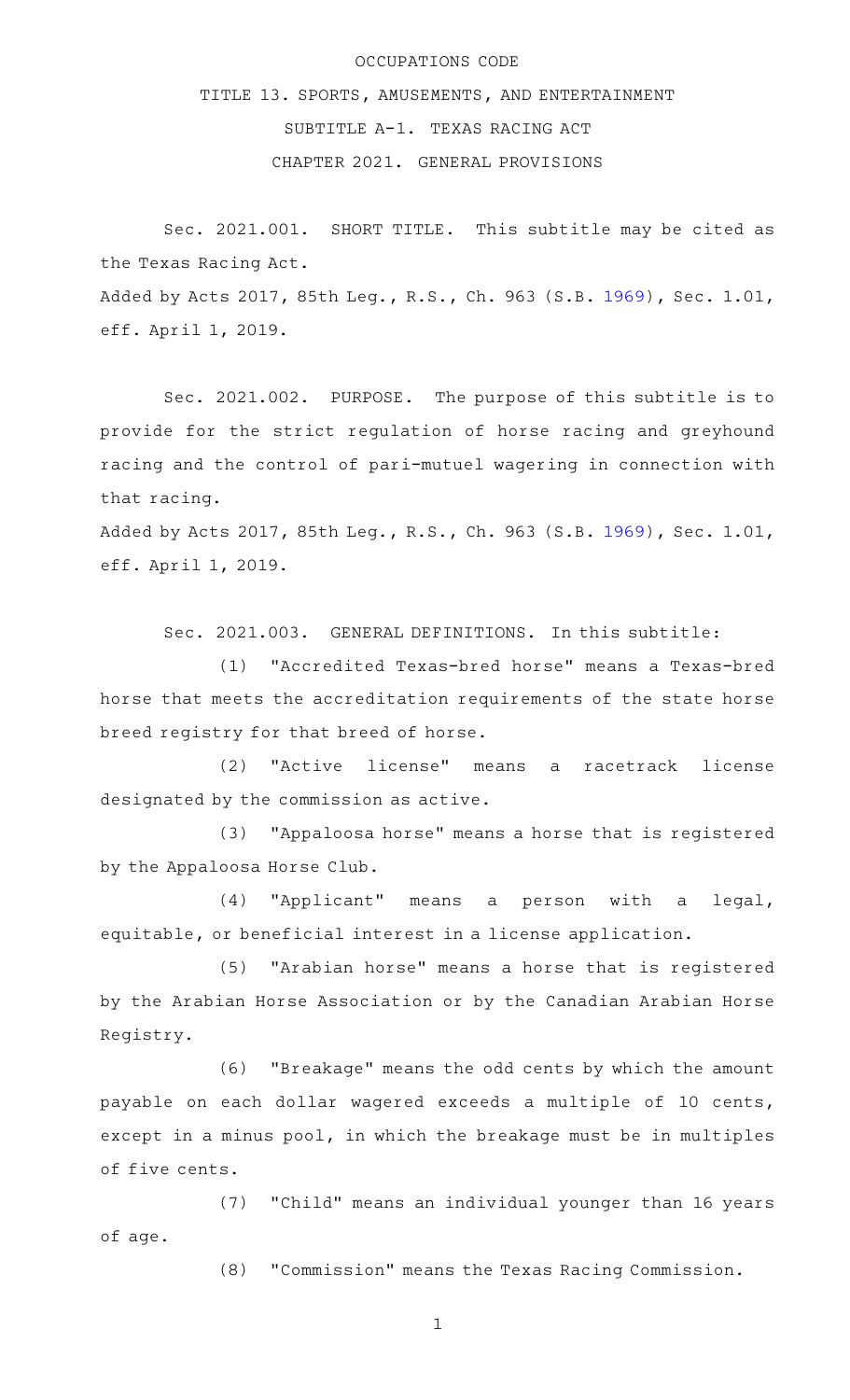(9) "Concessionaire" means a person licensed by the commission to sell refreshments or souvenirs at a racetrack.

(10) "Contraband" means:

(A) an item the possession of which is unlawful under this subtitle, a commission rule, or other law;

(B) an item that might reasonably have the effect of unnaturally depressing, stimulating, or exciting an animal during a race in a manner contrary to this subtitle or a commission rule, including a prohibited device or prohibited substance; or

(C) a document, including a credential or forged ticket, possessed or used by an individual in violation of this subtitle or a commission rule.

(11) "Credential" means any document indicating authority or permission under this subtitle, including a license, certificate, and identification card.

(12) "Cross-species simulcast signal" means a simulcast signal of a horse race at a greyhound racetrack or a simulcast signal of a greyhound race at a horse racetrack.

(13) "Enclosure" means all areas of a racetrack association's grounds, including the parking area, to which admission is ordinarily obtained only on payment of an admission fee or presentation of an official credential.

(14) "Executive director" means the executive director of the commission.

(15) "Greyhound" means a purebred greyhound dog registered by the National Greyhound Association.

(16) "Greyhound racing" means any race in which two or more greyhounds engage in a contest of speed or endurance or pursue a mechanical lure.

(17) "Greyhound racing day" means a day on which a racetrack association conducts greyhound racing. "One racing day" means a period beginning at noon and ending at 2 a.m. the next calendar day, other than a day on which a matinee performance is conducted.

(18) "Horse race meeting" means the conducting of horse races on a day or during a period of consecutive or nonconsecutive days.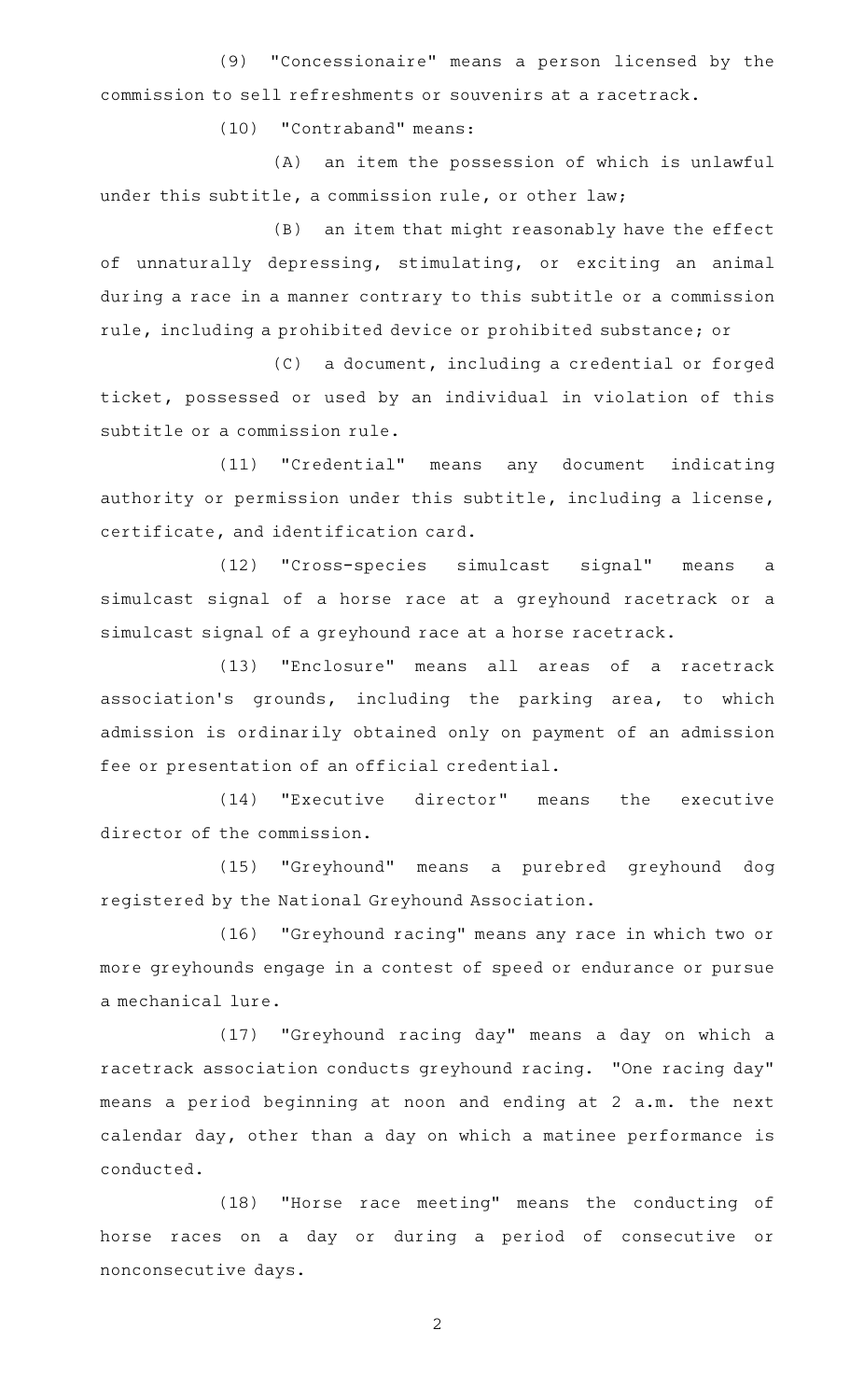(19) "Horse racing day" means the 24-hour period ending at 12 midnight.

(20) "Horsemen's organization" means an organization recognized by the commission that:

(A) represents horse owners and trainers in negotiating and contracting with racetrack associations on subjects relating to racing; and

(B) represents and advocates the interests of horse owners and trainers before administrative, legislative, and judicial forums.

(21) "Inactive license" means a racetrack license designated by the commission as inactive.

(22) "Judge" means a racing official with general authority and supervision over:

(A) the conduct of a greyhound race meeting; and

(B) all license holders at a racetrack during a greyhound race meeting.

(23) "Live pari-mutuel pool" means the total amount of money wagered by patrons on the result of a particular live race or combination of live races within the enclosure of the racetrack association where the race is being run.

(24) "Maiden" means a horse that has never won a race at a race meeting authorized by the commission or by another racing jurisdiction.

(25) "Matinee performance" means any performance starting between 10 a.m. and 5 p.m. on a day other than Sunday.

(26) "Minor" means an individual younger than 21 years of age.

(27) "Multiple wagering" means wagering on two or more animals in one race or on one or more animals in more than one race. "Multiple two wagering" means wagering on two animals in one or more races. "Multiple three wagering" means wagering on three or more animals in one or more races.

(28) "National historic district" means a district included in or eligible for inclusion in the National Register of Historic Places under 54 U.S.C. Section 302101 et seq.

(29) "Nonprofit corporation" means a nonprofit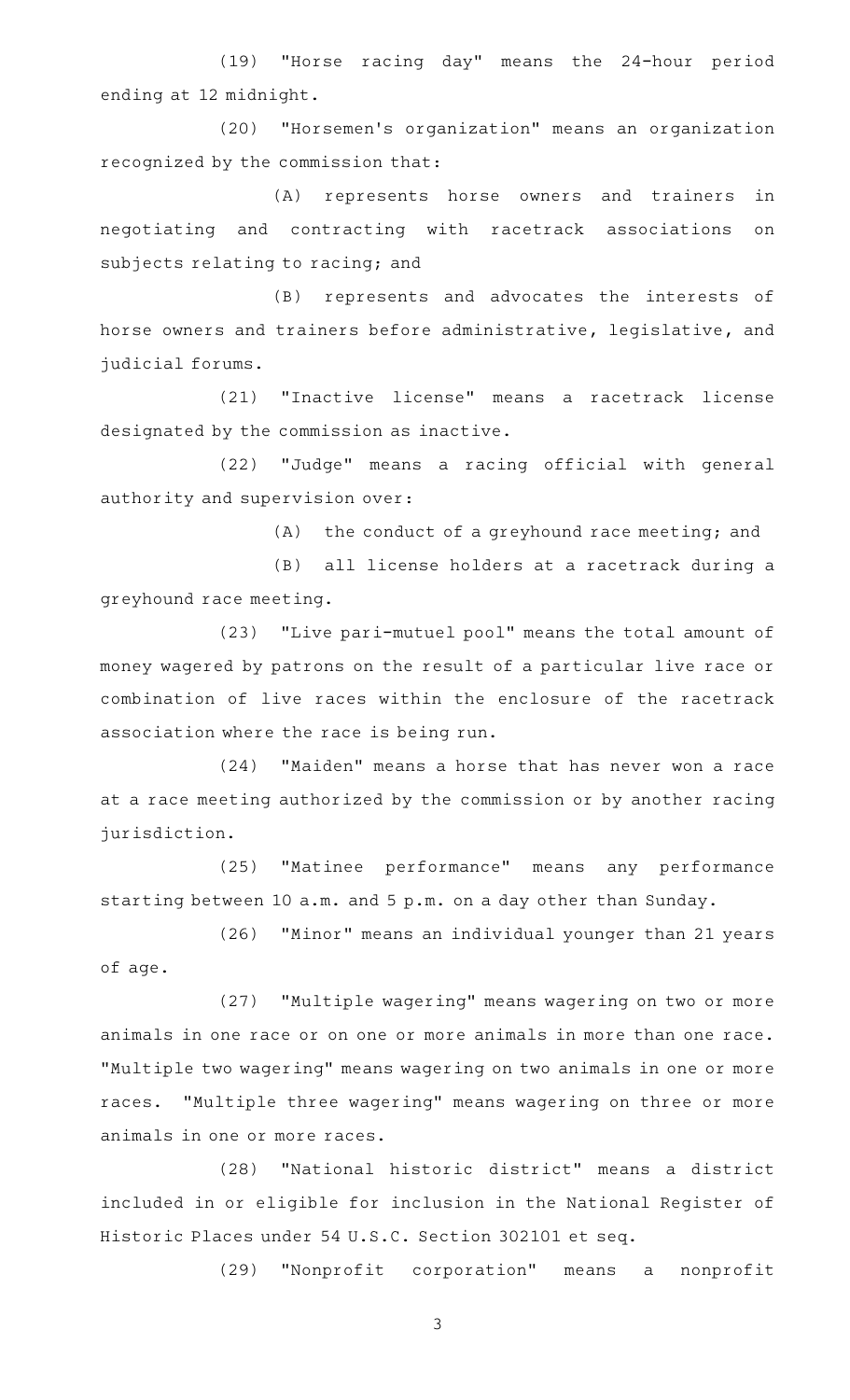corporation governed by Chapter [22](http://www.statutes.legis.state.tx.us/GetStatute.aspx?Code=BO&Value=22), Business Organizations Code, that:

(A) does not distribute any of its income to its members, officers, or governing body, other than as reasonable compensation for services;

(B) has a governing body or officers elected by a vote of members or by a vote of delegates elected by the members; and

(C) has obtained an exemption under Section 501 of the Internal Revenue Code of 1986.

(30) "Outstanding ticket" means a pari-mutuel ticket not presented for payment before the end of the horse racing day or greyhound racing day for which the ticket was purchased.

(31) "Paint horse" means a horse that is registered by the American Paint Horse Association.

(32) "Pari-mutuel pool" means the total amount of money wagered by patrons on the result of a particular race or combination of races, divided into separate mutuel pools for win, place, show, or combinations.

(33) "Pari-mutuel voucher" means a bearer instrument, issued by a pari-mutuel wagering machine, that represents money owned by a wagering patron and held by a racetrack association, including winnings from a pari-mutuel wager.

(34) "Pari-mutuel wagering" means the form of wagering on the outcome of horse racing or greyhound racing in which persons who wager purchase tickets of various denominations on an animal or animals and all wagers for each race are pooled and held by the racetrack association for distribution of the total amount, less the deductions authorized by this subtitle, to holders of tickets on the winning animals.

(35) "Performance" means the consecutive running of a specified number of greyhound races as determined by the commission.

(36) "Person" includes any individual or entity capable of holding a legal or beneficial interest in property.

(37) "Prohibited device" means:

(A) a spur or an electrical or other device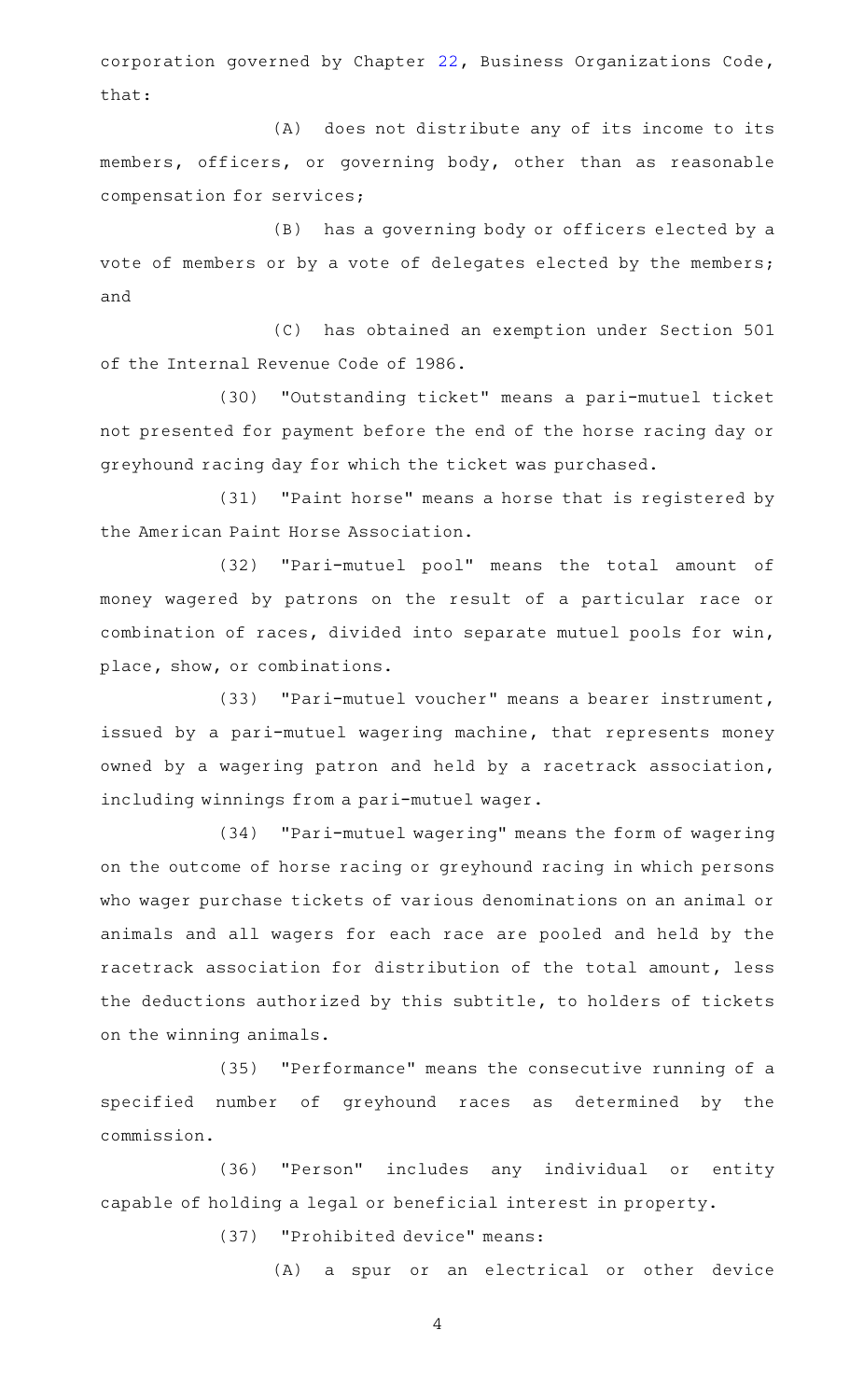prohibited by a commission rule regulating the unlawful influence of a race; or

(B) a device specifically designed, made, or adapted to influence or affect the outcome of a race in a manner contrary to this subtitle or a commission rule.

(38) "Prohibited substance" means a drug, chemical, or other substance that:

 $(A)$  in use or in intended use, is reasonably capable of influencing or affecting the outcome of a race in a manner contrary to this subtitle or a commission rule; and

(B) is prohibited by a commission rule regulating the unlawful influence of a race.

(39) "Quarter horse" means a horse that is registered by the American Quarter Horse Association.

(40) "Race" includes a live audio and visual signal of a race.

(41) "Racetrack" means a facility licensed under this subtitle for the conduct of pari-mutuel wagering on horse racing or greyhound racing.

(42) "Racetrack association" means a person licensed under this subtitle to conduct a horse race meeting or a greyhound race meeting with pari-mutuel wagering.

(43) "Receiving location" means a racetrack association in this state that has been allocated live and simulcast race dates or a facility not located in this state that is authorized to conduct wagering under the law of the jurisdiction in which it is located.

(44) "Regular wagering" means wagering on a single horse or greyhound in a single race. The term includes wagering on the win pool, the place pool, or the show pool.

(45) "Sending track" means any licensed track for horse or greyhound racing in this state or another state from which a race is transmitted.

(46) "Simulcast" means the telecast or other transmission of live audio and visual signals of a race, transmitted from a sending track to a receiving location, for the purpose of wagering conducted on the race at the receiving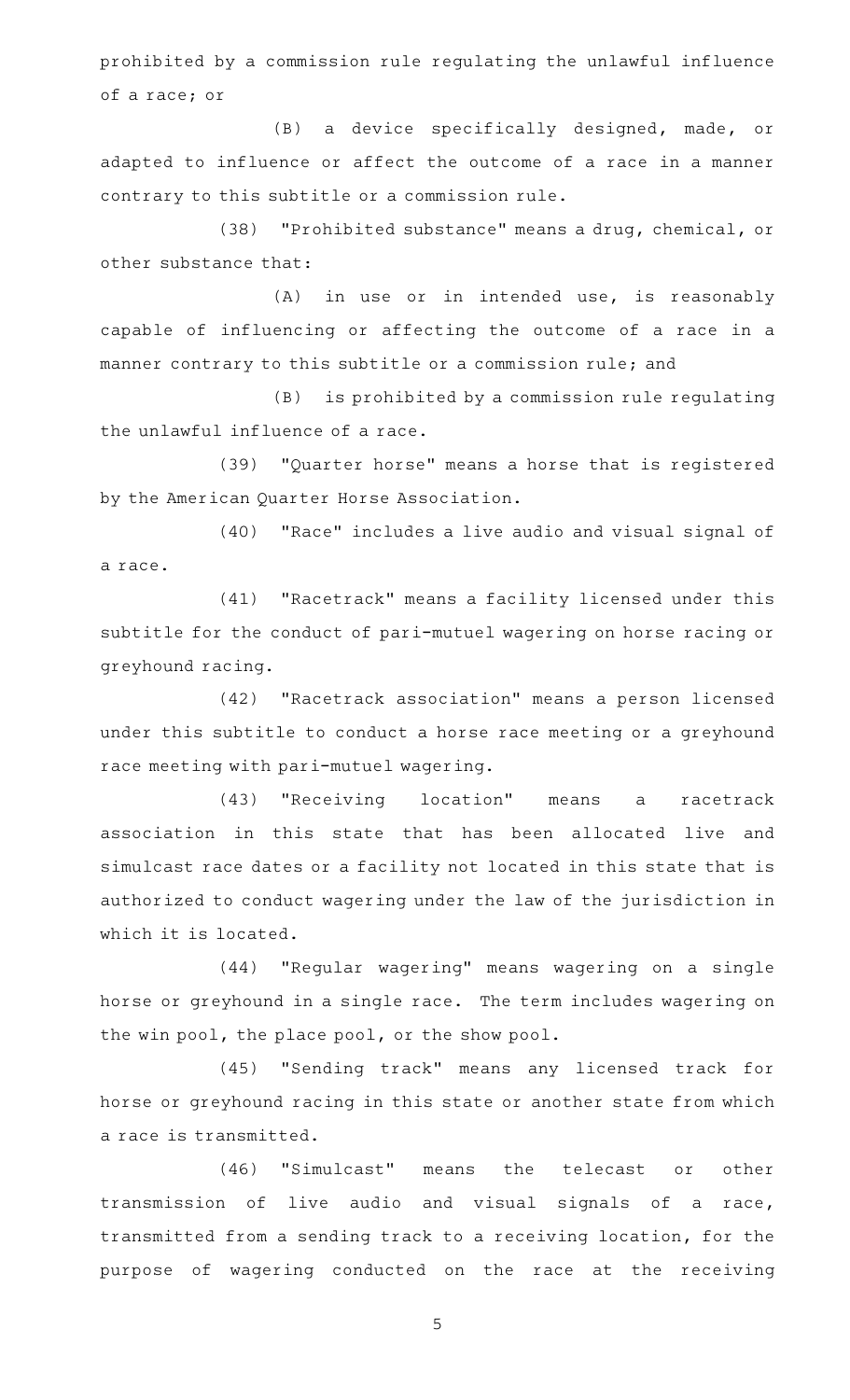location.

(47) "Simulcast pari-mutuel pool" means the total amount of money wagered by patrons at a racetrack in this state on the result of a particular simulcast race or combination of simulcast races.

(48) "State horse breed registry" means a designated association administering accredited Texas-bred horse requirements for a specific breed of horses.

(49) "Steward" means a racing official with general authority and supervision over:

 $(A)$  the conduct of a horse race meeting; and

(B) all license holders at a racetrack during a horse race meeting.

(50) "Texas-bred horse" means a horse qualified under commission rules that is:

(A) sired by a stallion standing in Texas at the time of conception and foaled by a mare in Texas;

(B) foaled by a mare bred outside Texas and brought into Texas to foal at any time in the mare 's lifetime if the mare is bred back to a stallion standing in Texas; or

(C) a Thoroughbred or Arabian horse foaled in Texas by an accredited Texas-bred mare if the mare was bred outside Texas and returned to Texas on or before August 15 of the calendar year of conception.

(51) "Thoroughbred horse" means a horse that is registered by the Jockey Club.

(52) "Thoroughbred racing" means the form of horse racing in which Thoroughbred horses mounted by jockeys engage in a race.

(53) "Touting" means an offense described by Section [2033.013](http://www.statutes.legis.state.tx.us/GetStatute.aspx?Code=OC&Value=2033.013) or a similar offense under the laws of another state.

(54) "Trainer" means a person who is licensed by the commission to train horses or greyhounds.

(55) "Veterinarian" means a person licensed under Chapter [801.](http://www.statutes.legis.state.tx.us/GetStatute.aspx?Code=OC&Value=801)

Added by Acts 2017, 85th Leg., R.S., Ch. 963 (S.B. [1969](http://www.legis.state.tx.us/tlodocs/85R/billtext/html/SB01969F.HTM)), Sec. 1.01, eff. April 1, 2019.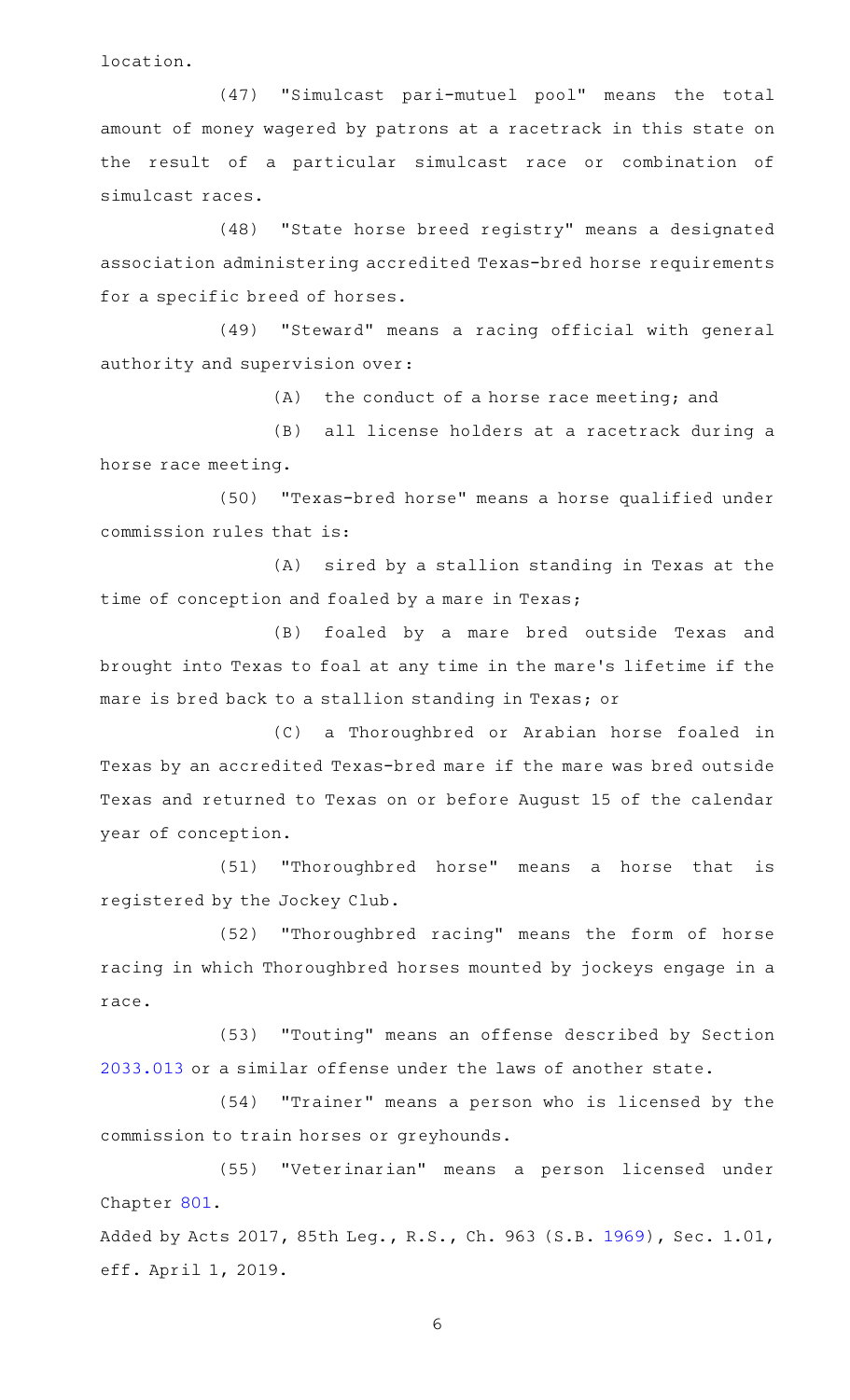Sec. 2021.004. DEFINITIONS USED IN ADMINISTERING SUBTITLE. For the purpose of administering this subtitle:

(1) "Authorized agent" means a person appointed by an owner of a horse to represent the owner. The term is limited to a person who is appointed by a written instrument that the commission acknowledges and approves.

(2) "Clerk of scales" means a racetrack official who is responsible for weighing a jockey before and after a race.

(3) "Handicapper" means a person who predicts the winner of a horse race.

(4) "Horseshoe inspector" means a racetrack official who inspects the shoes of the horses entered in a race.

(5) "Jockey" or "apprentice jockey" means a professional rider licensed by the commission to ride in horse races.

(6) "Jockey room custodian" means a person who maintains the premises of a room in which jockeys prepare for a race.

(7) "Official starter" means a racetrack official who is in charge of the start of a race.

(8) "Paddock judge" means a racetrack official who supervises animals entered in a race while the animals are assembled before the beginning of a race in an enclosure on the grounds of a racetrack.

(9) "Patrol judge" means a racetrack official who is stationed at a set point along the racetrack to monitor the running of a race.

(10) "Quarter horse racing" means the form of horse racing in which quarter horses mounted by jockeys engage in a race.

(11) "Stable foreman" means the person in charge of the building in which horses are lodged and fed.

(12) "Timer" means a racetrack official who times the running of a race.

Added by Acts 2017, 85th Leg., R.S., Ch. 963 (S.B. [1969](http://www.legis.state.tx.us/tlodocs/85R/billtext/html/SB01969F.HTM)), Sec. 1.01, eff. April 1, 2019.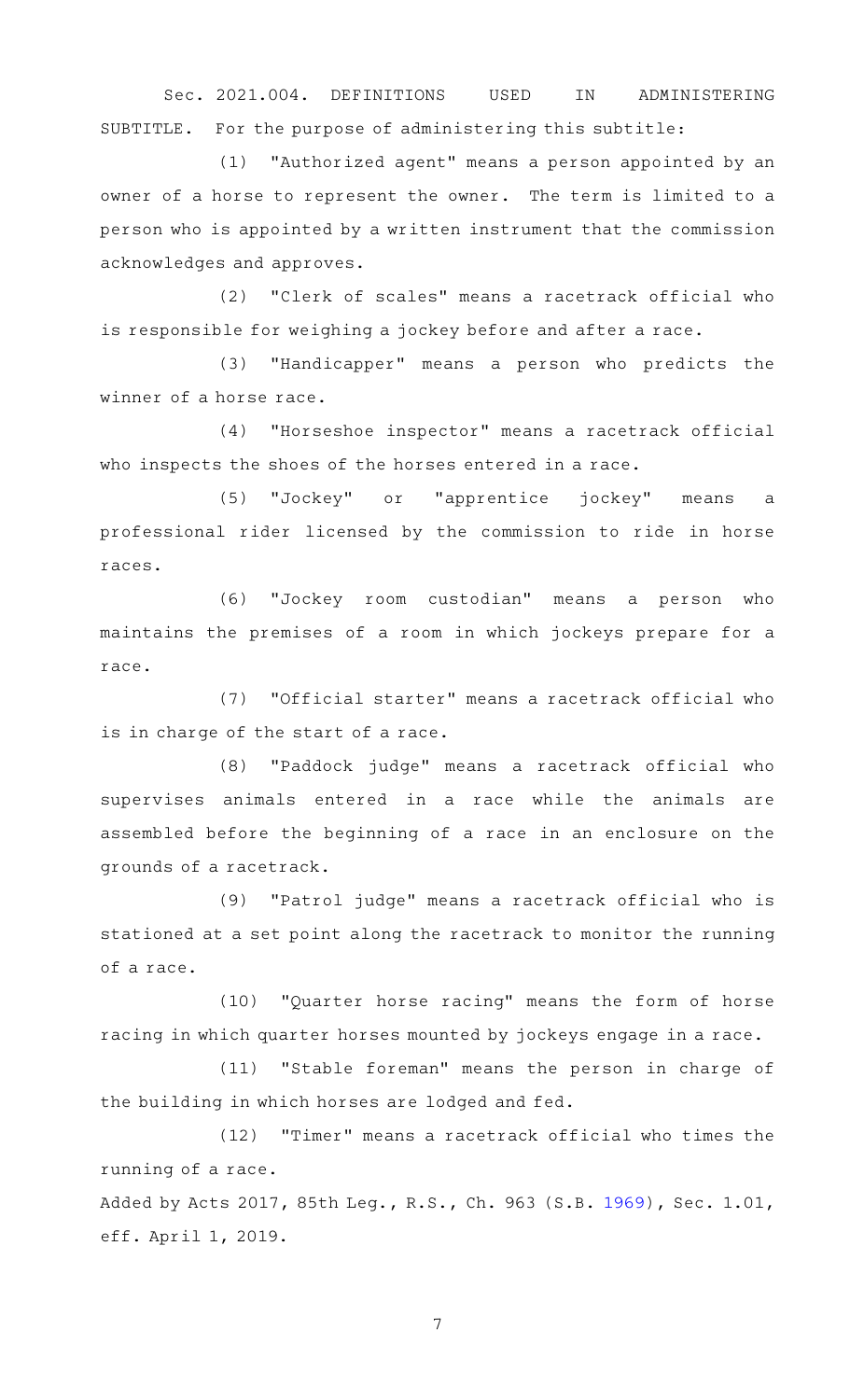Sec. 2021.005. PRECEDENCE OF SUIT UNDER TITLE. A court shall accelerate the disposition of an action brought under this subtitle.

Added by Acts 2017, 85th Leg., R.S., Ch. 963 (S.B. [1969](http://www.legis.state.tx.us/tlodocs/85R/billtext/html/SB01969F.HTM)), Sec. 1.01, eff. April 1, 2019.

Sec. 2021.006. RELEASE OF CIVIL LIABILITY. A commission member, a commission employee, a steward or judge, a racetrack association, a horsemen 's organization, or any other person regulated under this subtitle is not liable for a cause of action that arises out of that person 's performance or exercise of discretion in the implementation or enforcement of this subtitle or a rule adopted under this subtitle if the person has acted in good faith.

Added by Acts 2017, 85th Leg., R.S., Ch. 963 (S.B. [1969](http://www.legis.state.tx.us/tlodocs/85R/billtext/html/SB01969F.HTM)), Sec. 1.01, eff. April 1, 2019.

Sec. 2021.007. FEE OR PAYMENT IN LIEU OF OTHER STATE TAXES AND FEES. (a) A fee or payment collected by this state under this subtitle is in lieu of any other fee, payment, or tax imposed by this state.

 $(b)$  This section does not preclude the application of:

(1) the sales tax or an increase in the sales tax to the sale or purchase of a taxable item by a person licensed under this subtitle; or

(2) the franchise tax to a person licensed under this subtitle.

Added by Acts 2017, 85th Leg., R.S., Ch. 963 (S.B. [1969](http://www.legis.state.tx.us/tlodocs/85R/billtext/html/SB01969F.HTM)), Sec. 1.01, eff. April 1, 2019.

Sec. 2021.008. SUNSET PROVISION. (a) The commission is subject to Chapter [325,](http://www.statutes.legis.state.tx.us/GetStatute.aspx?Code=GV&Value=325) Government Code (Texas Sunset Act). Unless continued in existence as provided by that chapter, and except as provided by Subsections (b) and (c), the commission is abolished and this subtitle expires September 1, 2027.

 $(b)$  If, at the time the commission would be abolished under Subsection (a), a racetrack association has outstanding long-term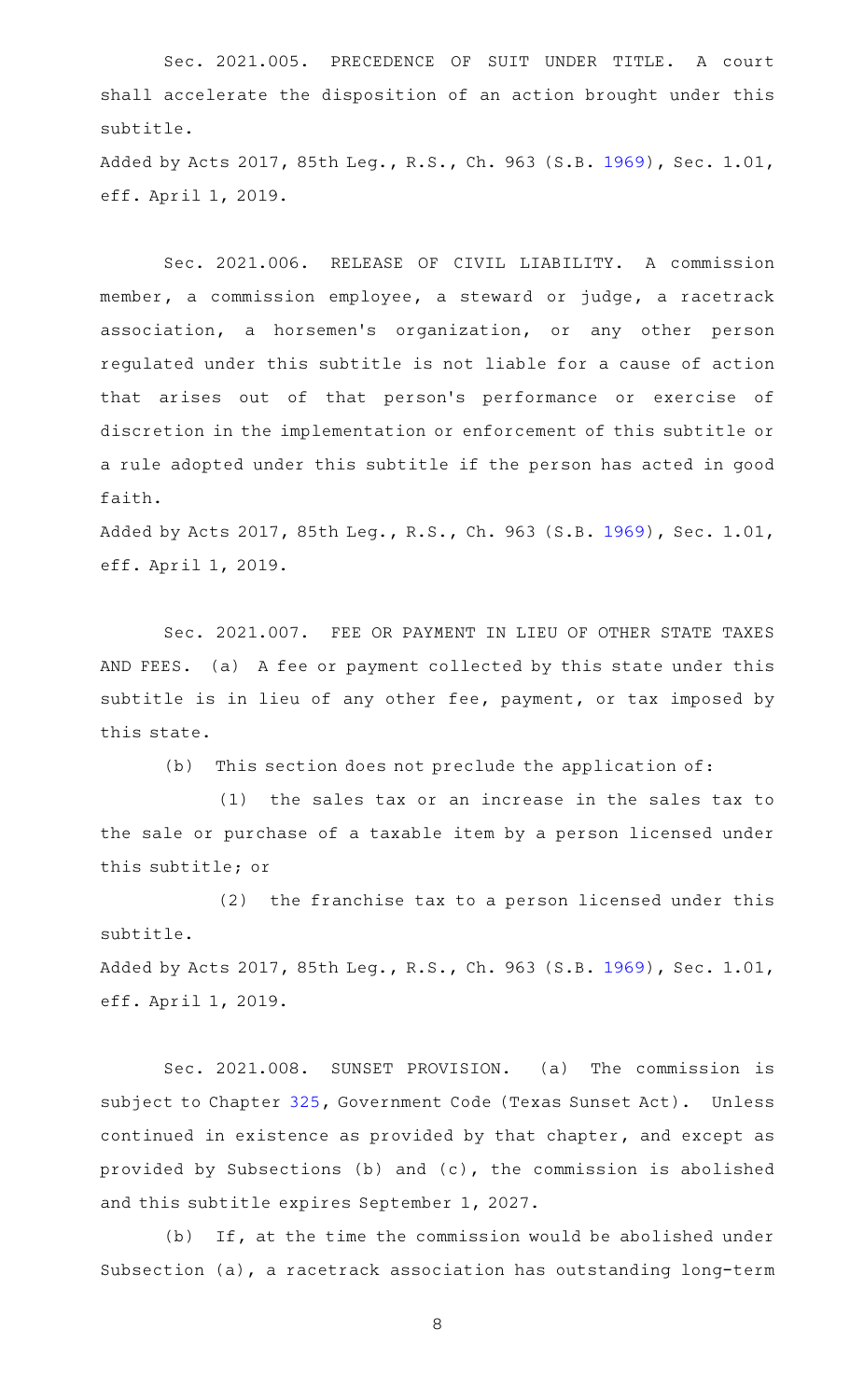liabilities:

 $(1)$  the racetrack association may continue to operate for a period not to exceed one year after those liabilities are satisfied; and

 $(2)$  the commission and this subtitle are continued in effect for the purpose of regulating that racetrack association under this subtitle.

(c) If the commission and this subtitle are continued in effect under Subsection (b), the commission is abolished and this subtitle expires on the first day of the state fiscal year following the state fiscal year in which the commission certifies to the secretary of state that no racetrack associations are operating under the terms of Subsection (b).

(d) A racetrack association that continues to operate under Subsection (b) may not incur any new liability without commission approval. At the beginning of that period, the commission shall:

(1) review the outstanding liabilities of the racetrack association; and

(2) set a specific date by which the racetrack association must retire its outstanding liabilities.

(e) Notwithstanding any contrary contract provision, a racetrack association may prepay any debt incurred by the racetrack association in conducting racing under this subtitle.

Added by Acts 2017, 85th Leg., R.S., Ch. 963 (S.B. [1969](http://www.legis.state.tx.us/tlodocs/85R/billtext/html/SB01969F.HTM)), Sec. 1.01, eff. April 1, 2019.

Amended by:

Acts 2019, 86th Leg., R.S., Ch. 596 (S.B. [619](http://www.legis.state.tx.us/tlodocs/86R/billtext/html/SB00619F.HTM)), Sec. 1.04, eff. June 10, 2019.

Acts 2021, 87th Leg., R.S., Ch. 850 (S.B. [713](http://www.legis.state.tx.us/tlodocs/87R/billtext/html/SB00713F.HTM)), Sec. 3.04(a), eff. June 16, 2021.

Sec. 2021.009. PROHIBITED USE OF STATE APPROPRIATED FUNDS. This subtitle prohibits the use of state appropriated funds for capital improvements to racetracks or for interest payments on such facilities except for racetracks that were publicly owned on September 1, 1986.

Added by Acts 2019, 86th Leg., R.S., Ch. 467 (H.B. [4170](http://www.legis.state.tx.us/tlodocs/86R/billtext/html/HB04170F.HTM)), Sec.